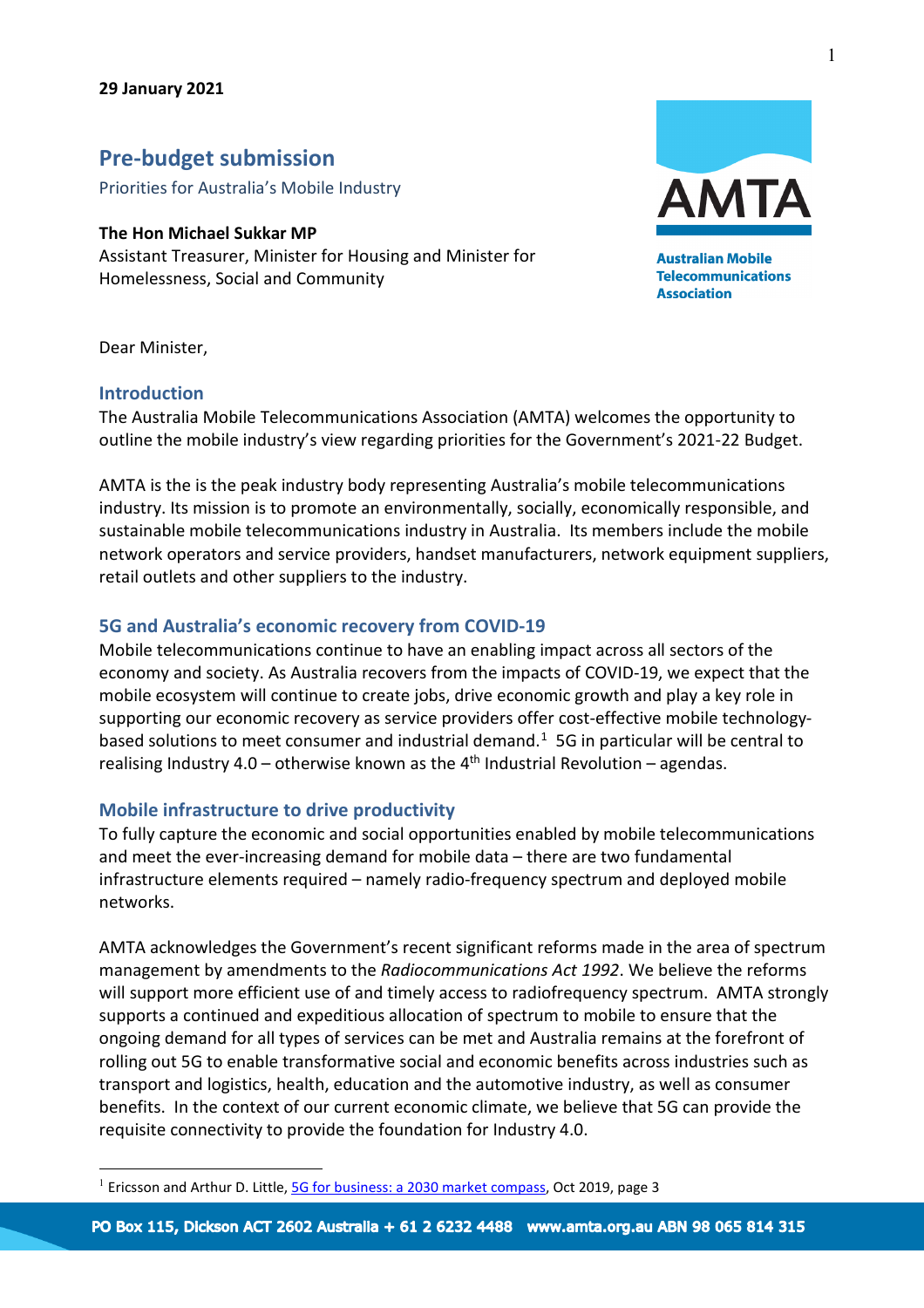Australian mobile network operators are initially utilising spectrum in the bands below 6 GHz as well as additional spectrum in the mmWave bands in the 26-28 GHz range for the deployment of 5G services.

Industry supports market-based allocation methods for the efficient allocation of spectrum that ensures spectrum moves to its highest value use. The pending auction of 26 GHz spectrum will further supply the additional spectrum that 5G networks require to deliver ultra-high-speed capacity.

We also support increased focus on the timely reallocation of low band spectrum to enable the deployment of national 5G networks, especially in regional areas. We note the potential for use of spectrum in the 600 MHz band in the medium term as outlined in the Government's Media Reform Green Paper. [2](#page-1-0)

Just as spectrum is key to the delivery of 5G and Industry 4.0, so too it is critical that mobile network operators are able to deploy network infrastructure efficiently to ensure the carriers' very significant investments in spectrum allocations are fully realised to the benefit of all Australians.

Industry believes that the current framework of powers and immunities has fundamentally enabled the ability of mobile carriers to deploy networks across Australia for several generations of mobile technology. Without this underlying regulatory framework, we would not have the current healthy and competitive mobile market that exists now.

Industry notes and supports the Government's ongoing work in relation to the low impact facilities framework for network infrastructure deployment in terms of ensuring that it is fit-forpurpose for 5G and beyond. We note that this reform work is still in the process of being completed and we are keen to see this expedited. Ensuring that the low impact regulatory framework is adequately flexible for 5G will require the Government's reform process already underway to continue in a timely manner as deployment continues to ramp up throughout 2021 and beyond. For example, changes to the volumetric restrictions on co-location facilities, existing structure height increases, and the ability to install smart poles will be important for enabling the efficient roll out of current 5G augmentations and future 26 GHz small cells.

## **Responding to community concerns about mobile technology and 5G**

In handing down its findings from the Government's 5G inquiry in *The Next Gen Future Report*, [3](#page-1-1) the committee welcomed the Australian Government's decision to establish a new community information campaign on 5G, and recommended that the Government work closely with the ACMA to develop an integrated and comprehensive campaign that can respond to concerns raised about the new network (and in particular 5G and health concerns).

AMTA strongly supports this recommendation and notes we are already assisting the Department in its preliminary work to meet the need for better public information and education regarding 5G. Recent incidents and some public reactions to the deployment of 5G, and fallacious links to the COVID-19 pandemic propagated on social media, illustrate the need for

<span id="page-1-1"></span><span id="page-1-0"></span> $2$  [Media Reform Green Paper,](https://www.communications.gov.au/have-your-say/new-rules-new-media-landscape-modernising-television-regulation-australia) Department of Infrastructure, Transport, Regional Development and Communications <sup>3</sup> [The Next Gen Future,](https://www.aph.gov.au/Parliamentary_Business/Committees/House/Communications/5G/Report) Report March 2020, Commonwealth of Australia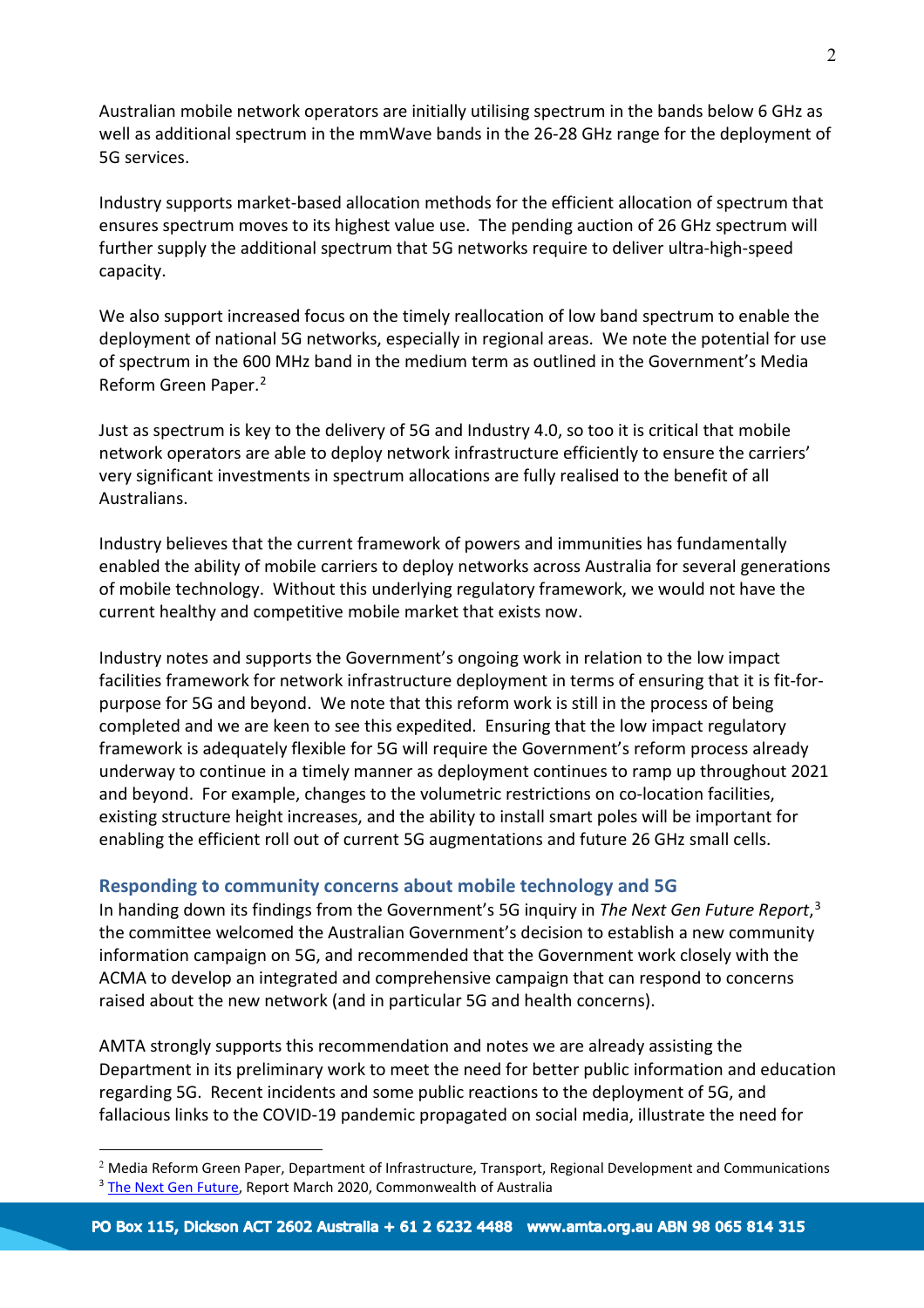stronger engagement by both industry members and Government to dispel myths and misinformation and build community awareness of the benefits of 5G. AMTA therefore urges the Government to continue its efforts to provide clear and unambiguous information through all available channels to maintain public confidence in the safety of mobile technology and infrastructure.

### **Bushfire response and the Emergency Cell Broadcast proposal**

AMTA supports the proposal presented by Communications Alliance to the Minister for Communications, Cyber Safety and the Arts, the Hon Paul Fletcher MP, and Minister for Regional Health, Regional Communications and Local Government, the Hon Mark Coulton MP, regarding Emergency Cell Broadcast (ECB). We believe that ECB should be implemented to augment and integrate with the current Emergency Alert system. The proposal would mean that Australians would benefit from receiving an emergency alert wherever there is network coverage from a mobile carrier network, regardless of their connectivity status with a mobile carrier network so long as they are in the coverage of any mobile carrier's network. Enabling a fully integrated and complementary solution with Emergency Alert would provide an effective and comprehensive capability to the Commonwealth, States and Territories in the delivery of public safety and Emergency Alerts to mobile phones outside the coverage from their 'home' mobile network, in the most practical and efficient way.

Communications Alliance and our mobile carrier members have recently held discussions with the Department about our proposal, to provide additional information on the benefits, types of network implementation and management of ECB. We understand the Department is intending to submit a proposal for ECB development and implementation funding to be included in the budget and we support the intention as we understand it.

### **Background:**

### **Demand for 5G continues to grow**

The demand for mobile technologies continued to be strong and ever increasing throughout 2020, despite the disruption of the global pandemic. In fact, Ericsson reported that mobile traffic increased during lockdowns due to COVID-19, with mobile traffic patterns reflecting the shift away from working in urban centres to working from home in suburban areas.<sup>[4](#page-2-0)</sup> Consumer behaviour also shifted remarkably during the pandemic with the sudden and widespread uptake up of video calls with nearly 85% of consumers using video calling to stay in touch with family and colleagues.<sup>[5](#page-2-1)</sup>

AMTA also notes that despite the continuing impact of the pandemic on economic certainty; Australia's mobile network operators continued to deploy 4G and increasingly 5G in 2020 and this pace of deployment is expected to continue in 2021.<sup>[6](#page-2-2)</sup>

This aligns with Ericsson's most recent global Mobility Report<sup>[7](#page-2-3)</sup> that found, despite uncertainties caused by the COVID-19 pandemic, the pace of introducing new 5G functionality increased in 2020 in both the network and device domains.

<span id="page-2-0"></span><sup>4</sup> [Ericsson Mobility Report,](https://www.ericsson.com/49da93/assets/local/mobility-report/documents/2020/june2020-ericsson-mobility-report.pdf) June 2020, page 5

<span id="page-2-1"></span> $<sup>5</sup>$  Ibid</sup>

<sup>6</sup> ChannelNews, [Telstra 5G rollout undeterred by coronavirus](https://www.channelnews.com.au/telstra-5g-rollout-undeterred-by-coronavirus/), 26 May 2020

<span id="page-2-3"></span><span id="page-2-2"></span><sup>7</sup> [Ericsson Mobility Report, Nov 2020](https://www.ericsson.com/en/mobility-report/reports/november-2020)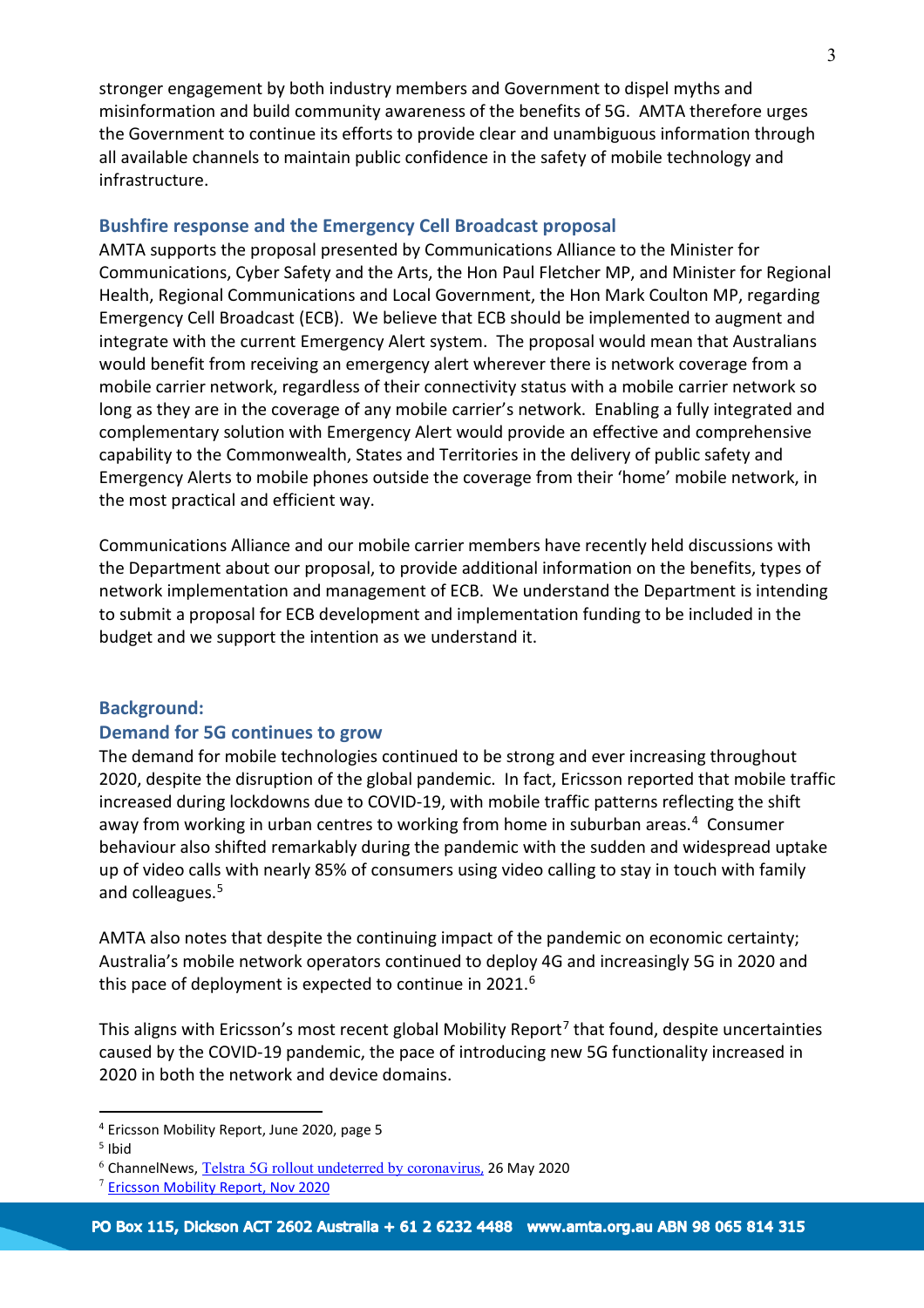Ericsson reported that at the end of 2020:

- over 1 billion people, or 15 percent of the world's population, lived in a 5G coverage area.
- there were 220 million global 5G subscriptions with China accounting for 175 million of those - or almost 80 percent.
- more than 100 operators had announced commercial 5G service launches and the first 5G standalone networks were launched.
- 200 service providers had launched FWA services, with an estimated 60 million FWA connections and FWA data traffic representing an estimated 15 percent of global mobile network data traffic.[8](#page-3-0)

By 2026, Ericsson forecast that:

- 5G networks will carry more than half of the world's mobile data traffic. In South East Asia and Oceania, 5G subscriptions will surpass 380 million, accounting for more than 30 percent of all mobile subscriptions.
- 5G subscriptions will reach 3.5 billion, estimated to account for more than 40 percent of all mobile subscriptions and 50 percent of mobile data traffic at that time.
- FWA connections will reach more than 180 million and account for a quarter of all mobile network data traffic globally. (Out of these, 5G FWA connections are expected to grow to more than 70 million by 2026, representing around 40 percent of total FWA connections.)
- FWA data traffic is projected to grow 7 times to reach 67EB, accounting for around 25 percent of total mobile network data traffic globally.
- Mobile network data traffic grew 50 percent between Q3 2019 and Q3 2020.
- Over the long term, traffic growth will be driven by both the rising number of smartphone subscriptions and an increasing average data volume per subscription, fueled primarily by more viewing of video content.
- Video traffic currently accounts for 66 percent of all mobile data traffic and is forecast to account for 77 percent of all mobile data traffic by 2026.<sup>[9](#page-3-1)</sup>

<span id="page-3-0"></span><sup>8</sup> Ibid

<span id="page-3-1"></span><sup>9</sup> Ibid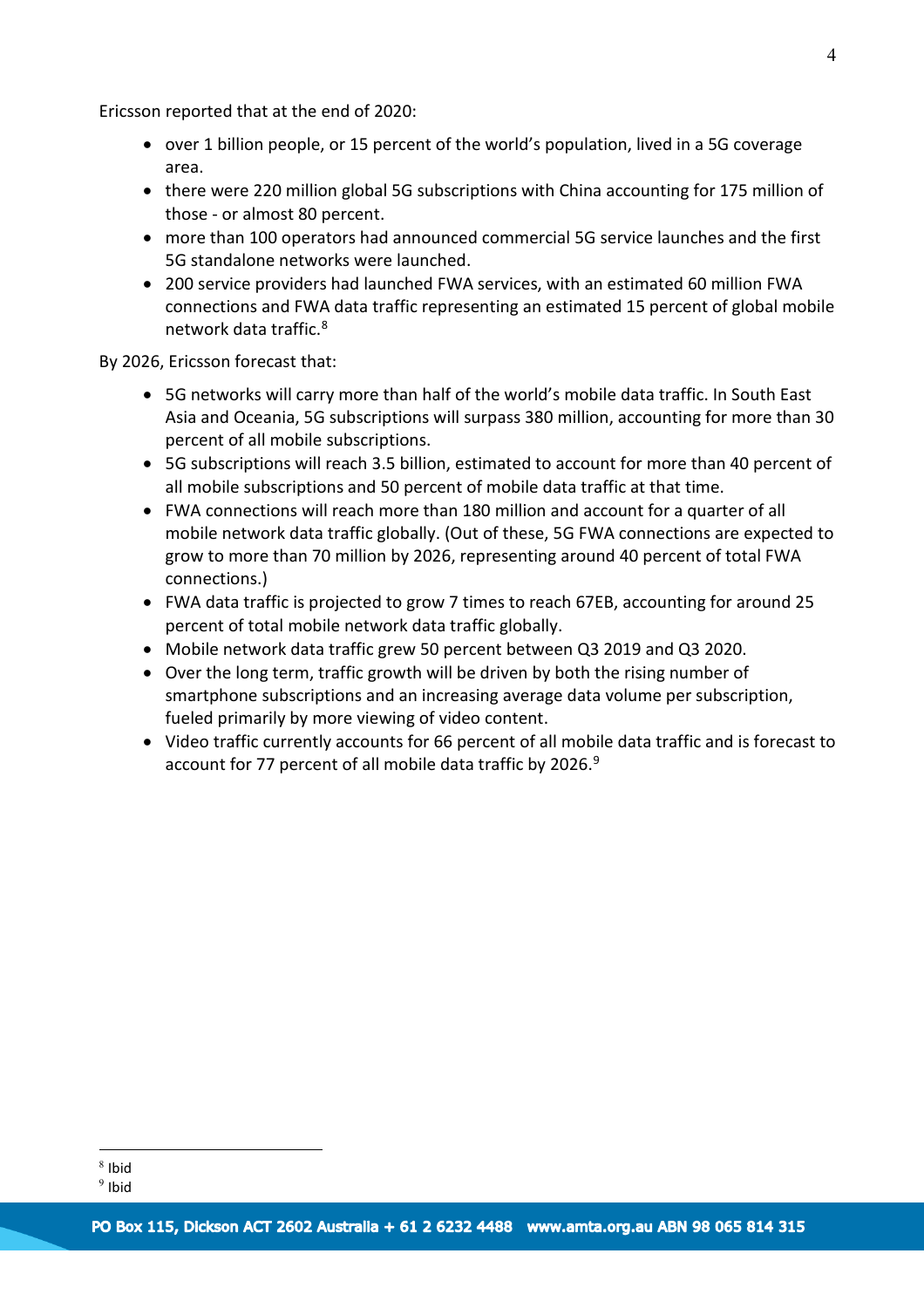

Figure 1: Mobile subscriptions by technology (billion)

It is also notable that Ericsson also forecast a 33% CAGR in mobile data traffic per smartphone for Australia and our region:



<span id="page-4-0"></span> $10$  Ibid

[10](#page-4-0)

<span id="page-4-1"></span><sup>&</sup>lt;sup>11</sup> [Ericsson Mobility Report,](https://www.ericsson.com/en/mobility-report/reports/june-2020) June 2020, page 21